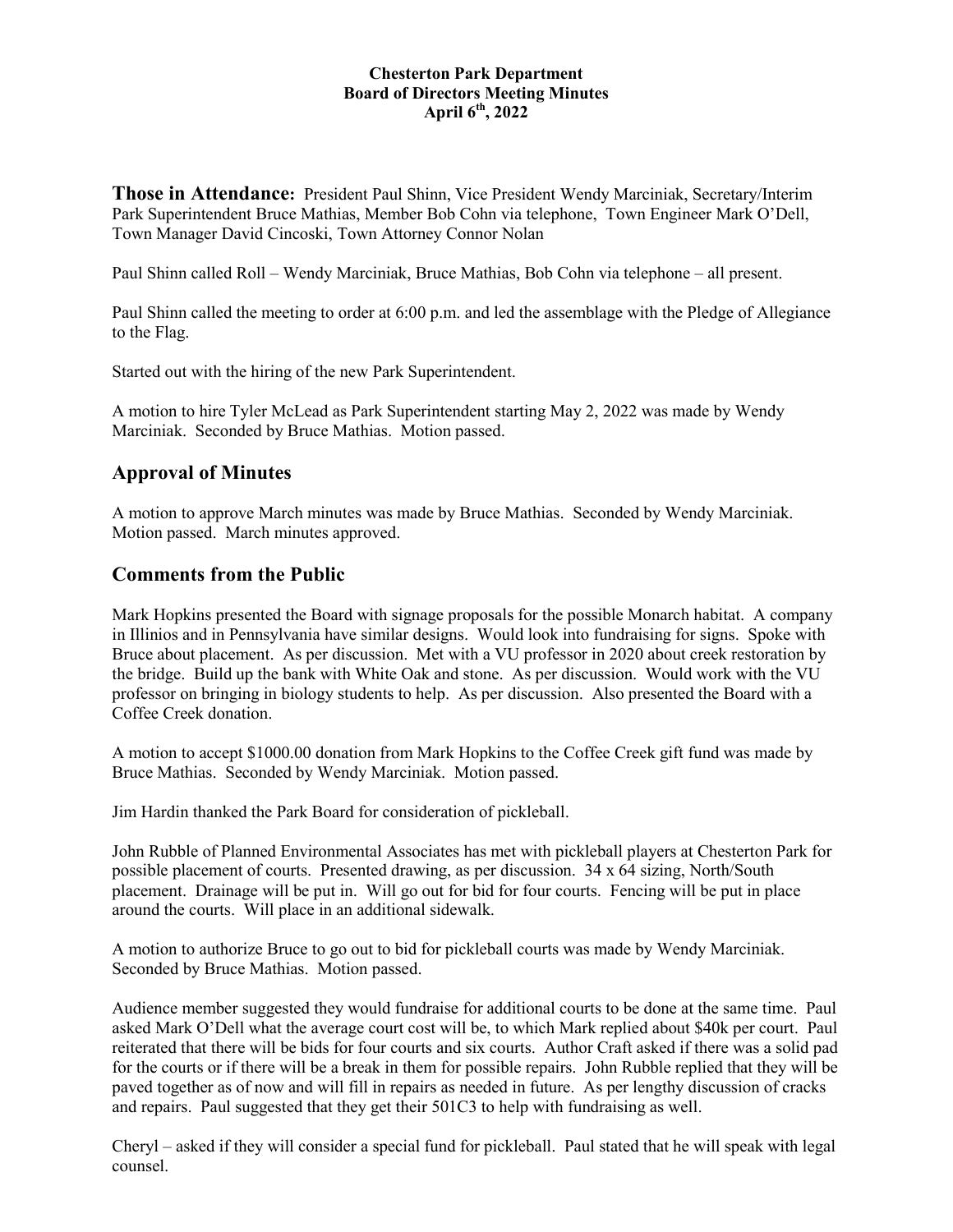Brad Pikula of Mels Detail would like to host the car show on the last Saturday of of every month from May to October. Would like to also implement a trunk or treat in October with the car show as well. As per discussion. Had an issue with a few vendors in the last year. Would like to coordinate parking a little earlier with possible signs. Paul stated that he will need to fill out a special use permit as well.

## **Superintendent/Engineer Report**

Dave Cincoski state that he will be applying for the NiSource Charitable Foundation Grant for \$2000 for the Monarch garden. Also applied for the AARP Grant on March 21st for \$10,000 to rehab Thomas Park gazebo. Also had to research the Land and Water Conservation Fund Grant, will need to match \$500,000 with land donations. Will need permission to move forward. Will also need a public forum with the Park Board. This can be done during a regular Park Board meeting.

A motion to authorize Dave Cincoski to work with legal on the Land & Water Conservation Fund Grant was made by Bruce Mathias. Seconded by Wendy Marciniak.

A motion to hold a public forum during the next Park Board meeting for the Conservation Fund Grant was made by Bruce Mathias. Seconded by Wendy Marciniak. Motion passed.

Dave Cincoski addressed the Special use permits that have come in. Liberty Rec for use of Dogwood west softball fields May through June. Race the Region for use of Dogwood parking lot for two running events, Oct 30<sup>th</sup> and Aug 14<sup>th</sup>. State Park Little League for use of Dogwood east fields for practice and games. Duneland economic development for the UpsaDaisy Market for Thomas Park on Sundays.

A motion to accept all Special Use Permits submitted was made by Bruce Mathias. Seconded by Wendy Marciniak. Motion passed.

Chesterton High School Class of 1992 would like to hold their reunion in the Chamber Parking lot to include Thomas Park. They would like to have food vendors and a beer garden. Dave has spoken with legal, a contract will need to be drawn up. Three dates have been proposed and will be finalized for the contract.

A motion to approve the Special Use Permit for the Class of 92 reunion, pending legal contract was made by Bruce Mathias. Seconded by Wendy Marciniak. Motion passed.

Mark O'Dell has been working on pickleball project. Has been working on establishing a line item in CEDIT for the bike trail and repairs, also for tennis courts, about \$3000. Street Dept to help with repairs as well.

Bruce Mathias stated that they have repaired the power washer, snow plowing has been done, repaired the bobcat. New grills for the shelters were ordered last year, have finally been received. Leaf removal on softball fields, the compound has been cleaned up and thanked the street dept for picking up scrap metal. Mulch has been delivered, and will be distributed to parks weather pending. Bathrooms will be opened for the season soon. Has worked with Mark Hopkins on the Monarch habitat.

### **Comments from the Board**

Paul asked about the Dickinson Rd project. Bruce stated that he will meet with Chuck Lehman and inform him of future meeting. Paul asked Mark Hopkins about Rebuilding Together on April  $30<sup>th</sup>$  and the creek rebuild. As per discussion. Also asked Mark O'Dell about Chesterton Park bathrooms. As per discussion.